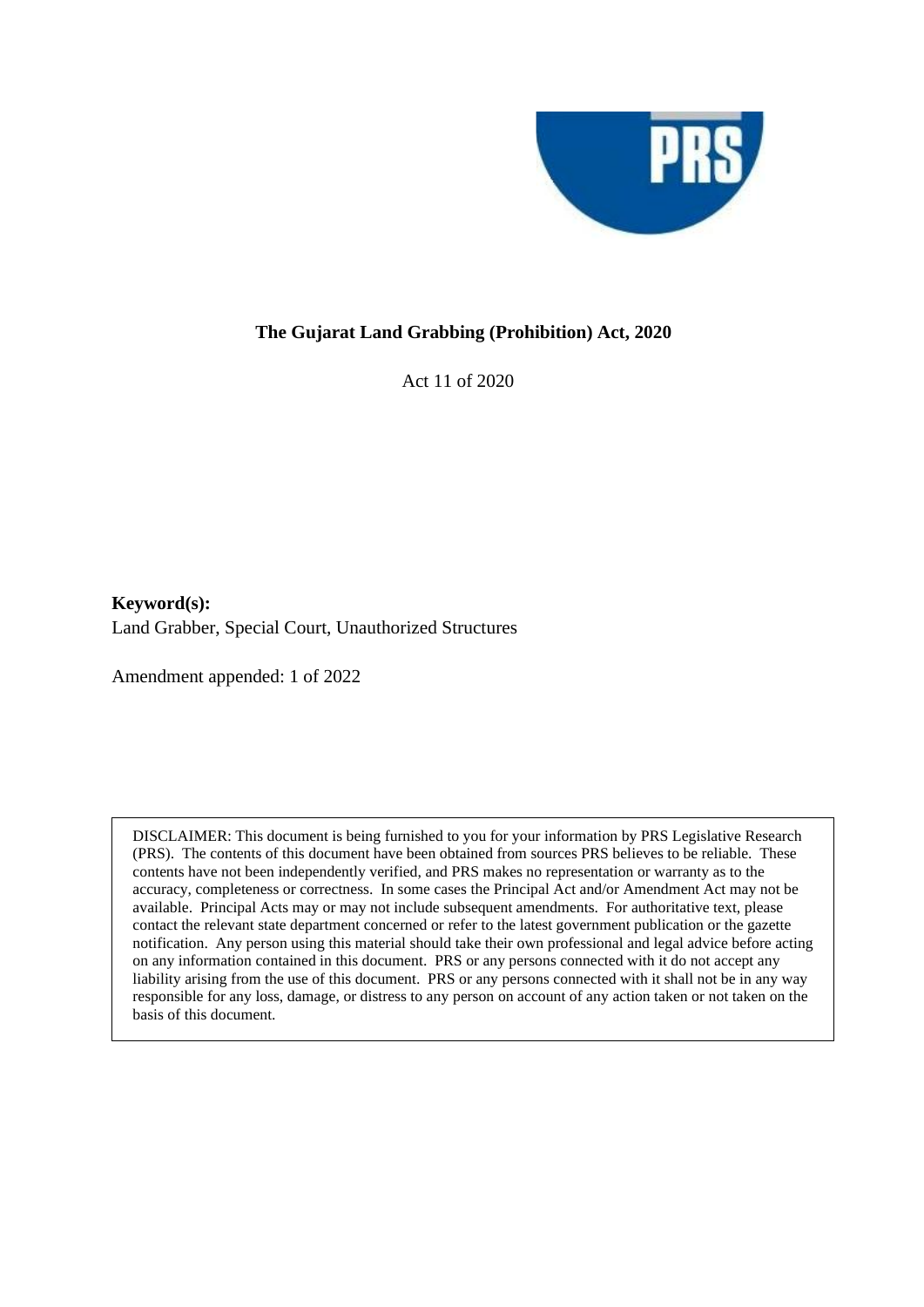©



**Extra No. 22** *äëìæýÀ áäëÉÜÞù Øß wë. 4,000/-*

# The Gujarat Government Gazette **EXTRAORDINARY**

**PUBLISHED BY AUTHORITY**

**Vol. LXI ] FRIDAY, OCTOBER 09, 2020/ ASVINA 17, 1942**

**Separate paging is given to this Part in order that it may be filed as a Separate Compilation.**

### **PART - IV**

**Acts of Gujarat Legislature and Ordinances promulgated and Regulations made by the Governor.**

The following Act of the Gujarat Legislature, having been assented to by the Governor on the 8<sup>th</sup> October, 2020 is hereby published for general information.

> **K. M. LALA,** Secretary to the Government of Gujarat, Legislative and Parliamentary Affairs Department.

### **GUJARAT ACT NO. 11 OF 2020.**

(First published, after having received the assent of the Governor, in the "Gujarat Government Gazette", on the 9<sup>th</sup> October, 2020).

### **AN ACT**

to prohibit land grabbing activities and connected matters in the State of Gujarat.

It is hereby enacted in the Seventy-first Year of the Republic of India as follow:-

**1.** (1) This Act may be called the Gujarat Land Grabbing (Prohibition) Act, 2020.

**Short title, extent and commencement**.

(2) It extends to the whole of the State of Gujarat.

(3) It shall be deemed to have come into force on the  $29<sup>th</sup>$  August, 2020.

 $IV-Ex.-22$  22-1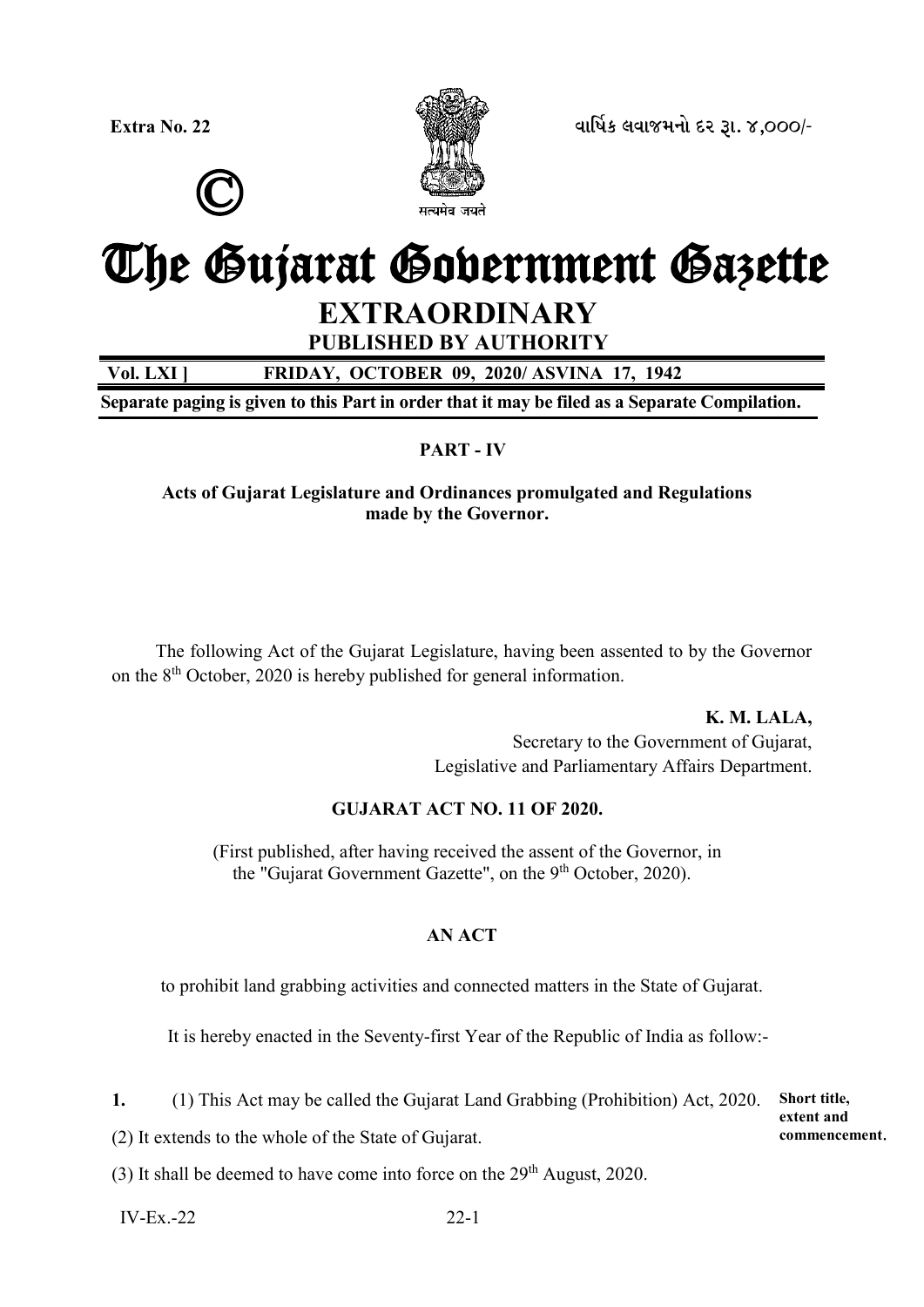**2.** In this Act, unless the context otherwise requires,- **Definitions.** 

- (a) "Committee" means a committee notified from time to time by the State Government under the chairmanship of District Collector for the purposes of this Act;
- (b) "Government'' means the Government of Gujarat;
- (c) "land" includes rights in or over land, benefits to arise out of land and buildings, structures and other things attached to the earth or permanently fastened to anything attached to the earth;
- (d) "land grabber" means a person who commits land grabbing and includes any person who gives financial aid to any person for taking illegal possession of lands or for construction of unauthorized structures thereon, or who collects or attempts to collect from any occupiers of such lands rent, compensation and other charges by criminal intimidation, or who abets the doing of any of the above mentioned acts, and also includes the successors-in-interest;
- (e) "land grabbing" means every activity of land grabber to occupy or attempt to occupy with or without the use of force, threat, intimidation and deceit, any land (whether belonging to the Government, a Public Sector Undertaking, a local authority, a religious or charitable institution or any other private person) over which he or they have no ownership, title or physical possession, without any lawful entitlement and with a view to illegally taking possession of such land or creating illegal tenancies or lease or licence, agreements or transfer or sale or by constructing unauthorized structures thereon for sale or hire or use or occupation of such unauthorized structures and the term "grabbed land" shall be construed accordingly;
- (f) "person" includes a group or body of persons, an association or a company, or a religious or charitable institution or endowment, whether incorporated or not;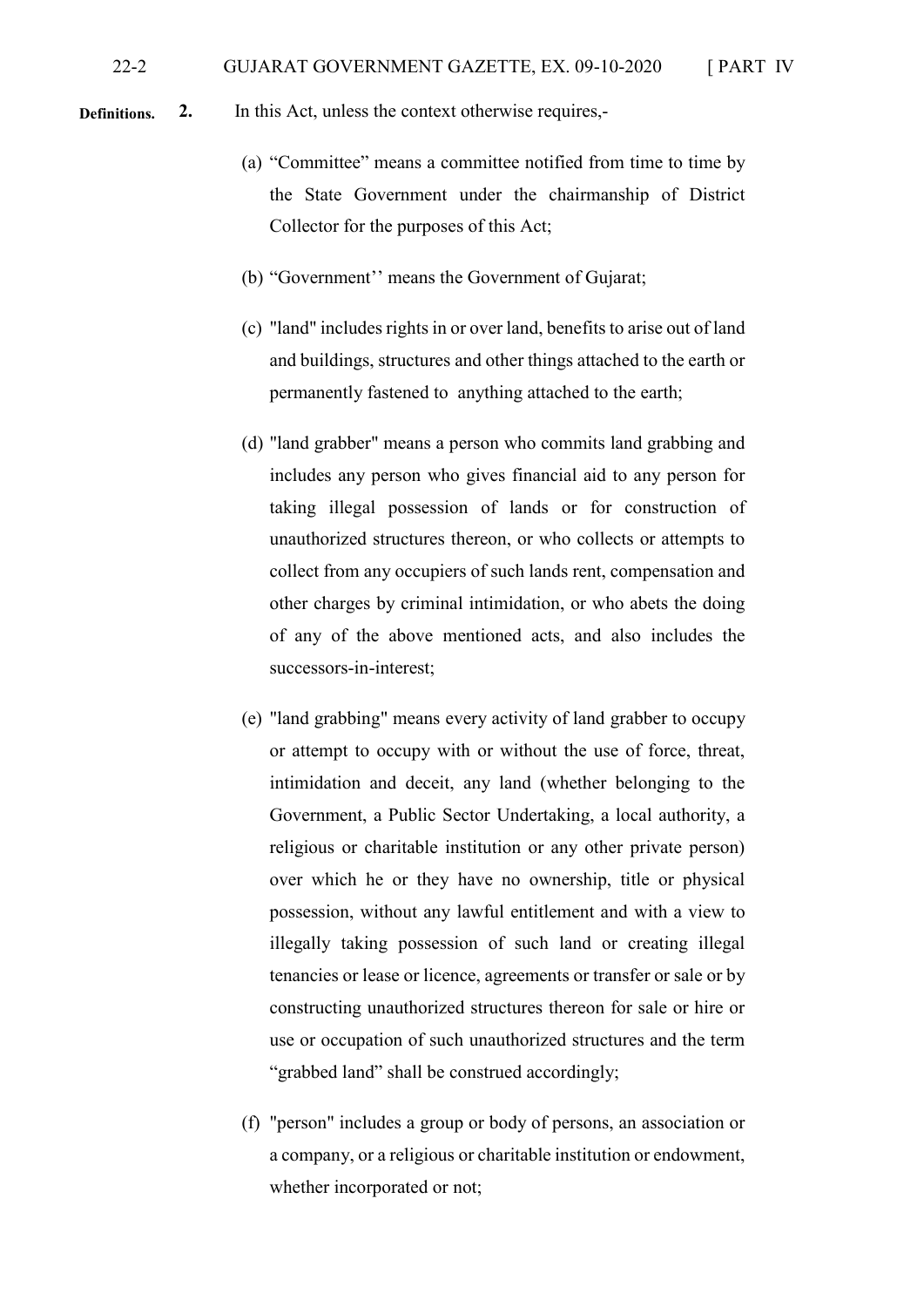- (g) "prescribed" means prescribed by rules made under this Act;
- (h) 'Special Court' means a Special Court constituted under section 7;
- (i) "unauthorized structures" means any structure constructed, without express permission in writing of the competent authority, or except in accordance with any law for the time being in force in the area.

**3.** The land grabbing in any form shall be prohibited and declared unlawful and any activity connected with or arising out of land grabbing shall be an offence punishable under this Act.

**Land grabbing to be unlawful.**

**4.** (1) No person shall commit or cause to be committed land grabbing, by himself or through any other person.

(2) Any person who, on or after the commencement of this Act, continues to be in occupation, otherwise than as a lawful tenant, of a grabbed land belonging to the Government, local authority, religious or charitable institution or endowment or other private person, shall be guilty of an offence under this Act.

(3) Whoever contravenes the provisions of sub-section (1) or sub-section (2) shall on conviction, be punished with imprisonment for a term which shall not be less than ten years but which may extend to fourteen years and with fine which may extend to *Jantri* value of such properties.

**5.** Whoever, with a view to grabbing land in contravention of the provisions of this Act or in connection with any such land grabbing,-

- (a) sells or allots, or offers or advertises for sale or allotment, or has in his possession for the purpose of sale or allotment any land grabbed;
- (b) instigates or incites any person to commit land grabbing;
- (c) uses any land grabbed or causes or permits knowingly to be used for purposes, connected with sale or allotment; or

**Prohibition on land grabbing.** 

**Penalty for other offences in connection with land grabbing.**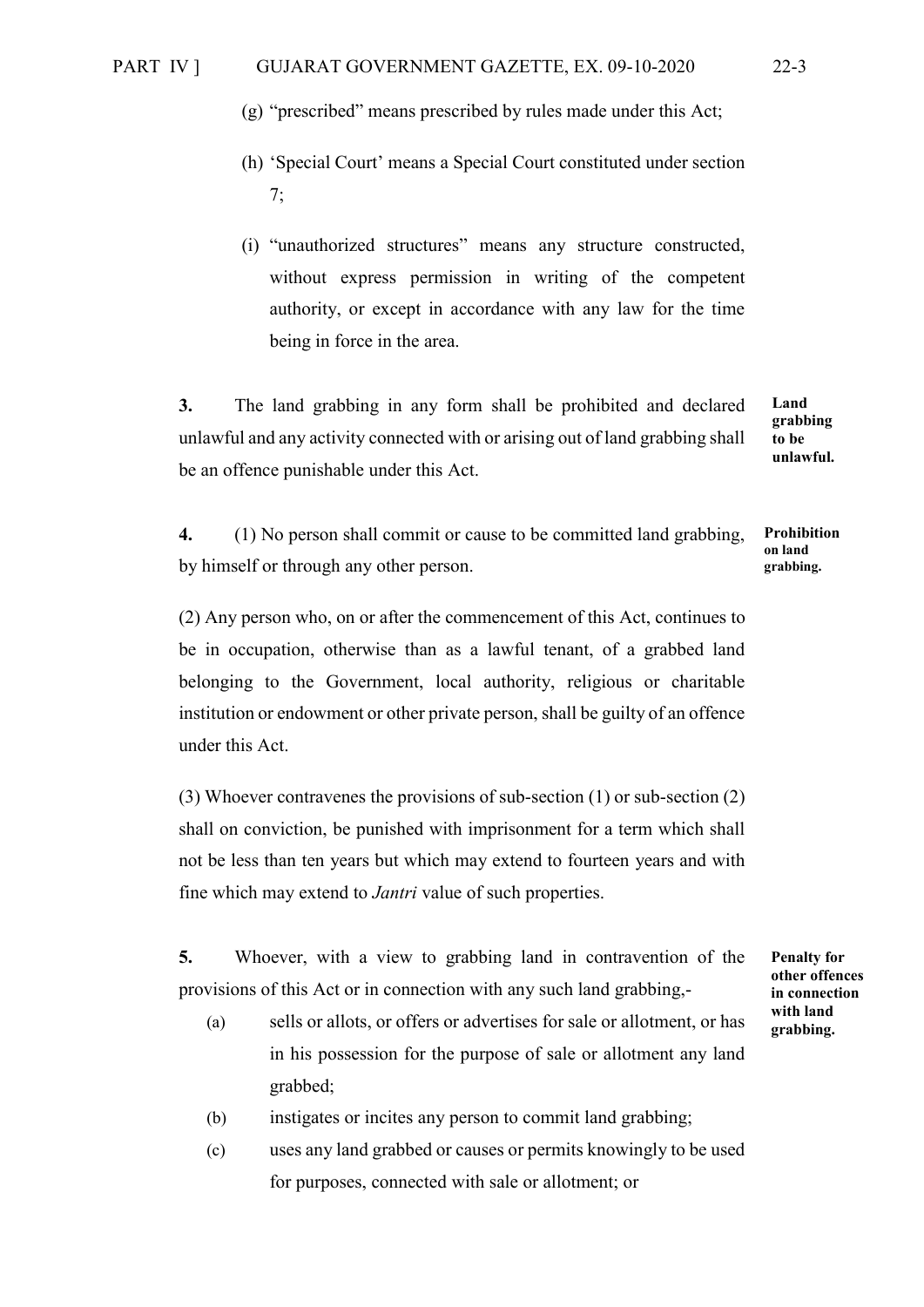### 22-4 GUJARAT GOVERNMENT GAZETTE, EX. 09-10-2020 [ PART IV

- (d) enters into an agreement for construction of any structure or buildings on such land;
- (e) causes or procures or attempts to procure any person to do any of above mentioned acts;

shall, on conviction, be punished with imprisonment for a term which shall not be less than ten years but which may extend to fourteen years and with fine which may extend to *Jantri* value of such properties.

**6.** (1) If the person contravening the provisions of this Act is a company, every person who, at the time the contravention was committed, was in charge of, and was responsible to, the company for the conduct of the business of the company as well as the company, shall be deemed to be guilty of the contravention and shall be liable to be proceeded against and punished accordingly: **Offences by companies.** 

> Provided that nothing contained in this sub-section shall render any such person liable to any punishment if he proves that the contravention took place without his knowledge or that he exercised all due diligence to prevent such contravention.

> (2) Notwithstanding anything in sub-section (1), where any offence under this Act has been committed by a company and it is proved that the offence has been committed with the consent or connivance of, or that the commission of the offence is attributable to any neglect on the part of any director, manager, secretary or other officer of the company, such director, manager, secretary or other officer shall also be deemed to be guilty of that offence and shall be liable to be proceeded against and punished accordingly.

*Explanation:—* For the purposes of this section:-

(a) "Company" means anybody corporate and includes firm or other association of individuals; and

(b) "Director" in relation to a firm, means a partner in the firm.

**Constitution of Special Courts.** 

**7.** (1) The State Government may, with the concurrence of the Chief Justice of the High Court of Gujarat, by notification in the *Official Gazette* constitute one or more Special Courts for such area or areas, or for such cases or class or group of cases, as may be specified in the notification.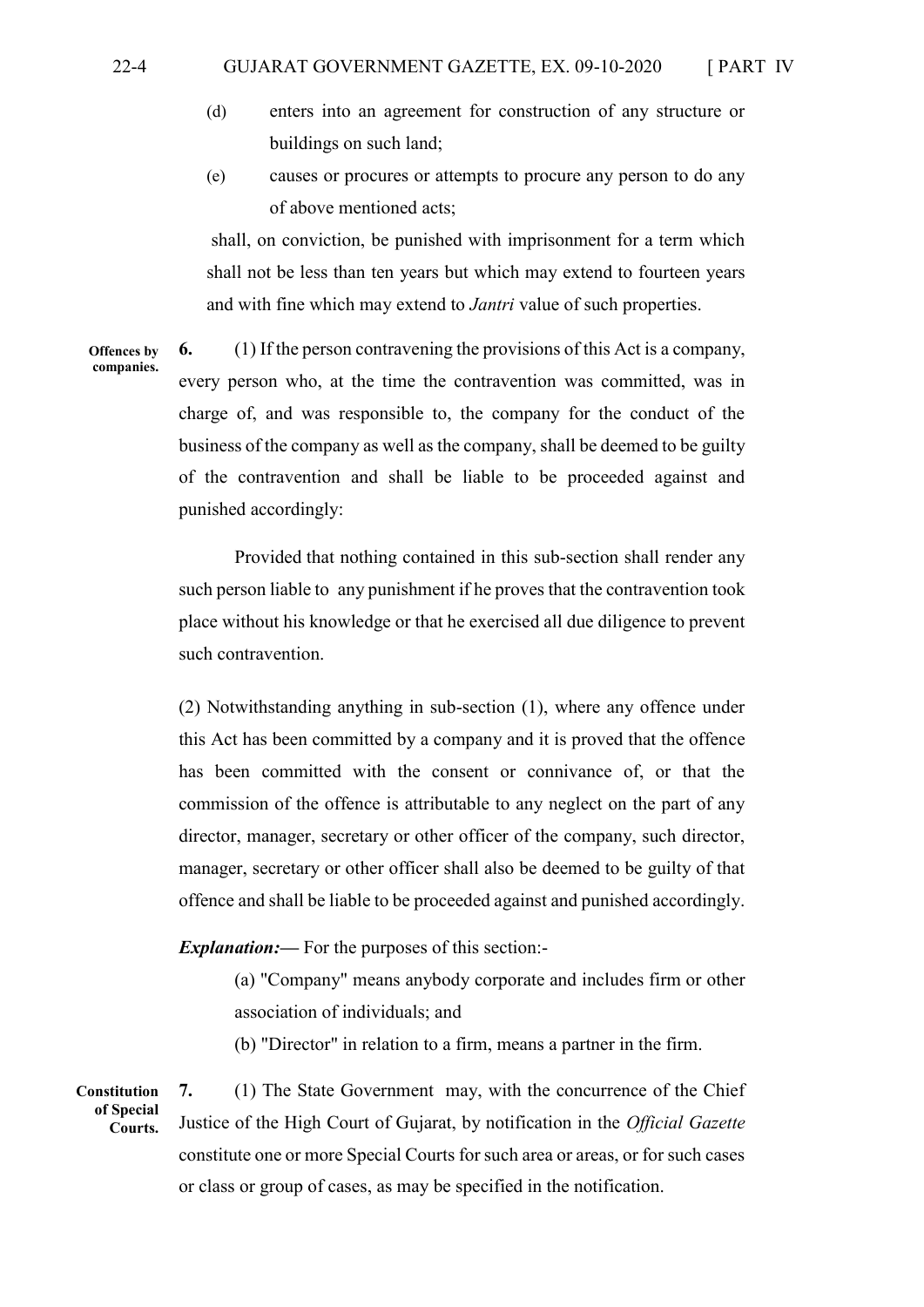(2) Where any question arises as to the jurisdiction of any Special Court, it shall be referred to the State Government, whose decision in the matter shall be final.

(3) A Special Court shall be presided over by a judge to be appointed by the State Government with the concurrence of the Chief Justice of the High Court of the Gujarat.

(4) The State Government may also appoint, with the concurrence of the Chief Justice of the High Court of Gujarat, Additional Judges to exercise jurisdiction of the Special Court.

(5) A person shall not be qualified for appointment as a Judge or an Additional Judge of a Special Court unless he immediately before such appointment, is or has been a Sessions Judge or a District Judge.

(6) The Government from time to time may, by notification in the *Official Gazette*, reconstitute the Special Courts constituted under sub-section (1) and may, at any time abolish such Special Courts by a like notification.

(7) A Judge of the Special Court shall hold office for a term of three years from the date on which he enters upon his office, or until the Special Court is reconstituted or abolished under sub-section (6), whichever is earlier.

**8.** The State Government shall appoint, for every Special Court, a person to be the Public Prosecutor.

**9.** (1) The Special Court may, either *suo moto* or on application made by any person, or any officer authorized by District Collector, take cognizance of and try every case arising out of any alleged act of land grabbing or with respect to the ownership and title to, or lawful possession of, the land grabbed, whether before or after the commencement of this Act, and pass such orders (including orders by way of interim directions) as it deems fit.

(2) Notwithstanding anything in the Code of Civil Procedure, 1908, any case in respect of an alleged act of land grabbing or the determination of question of title and ownership to, or lawful possession of any land grabbed **V of 1908.**

**Public Prosecutor.**

**Procedure and powers of Special Courts.**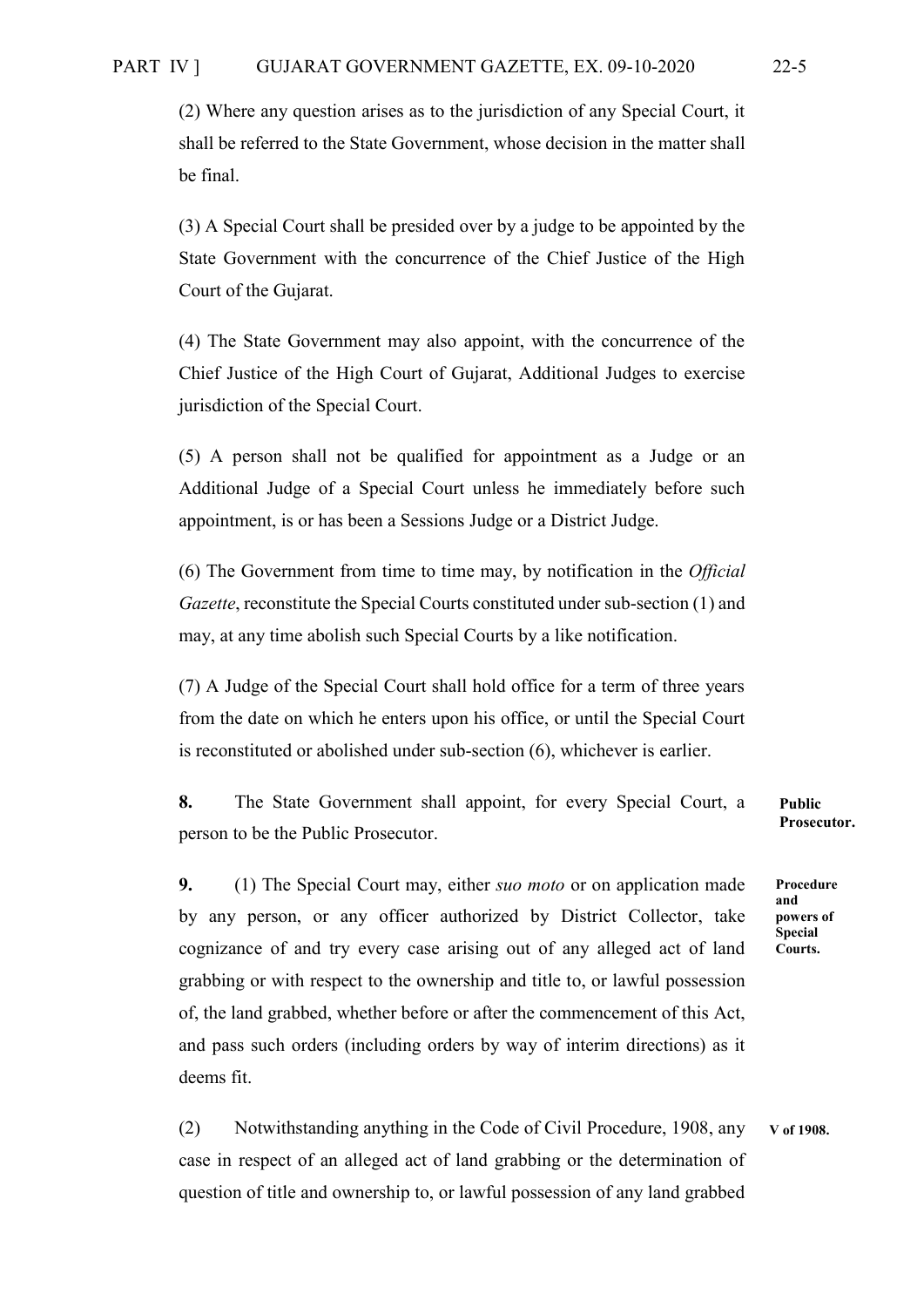### 22-6 GUJARAT GOVERNMENT GAZETTE, EX. 09-10-2020 [ PART IV under this Act, shall, subject to the provisions of this Act, be triable in the Special Court and the decision of Special Court shall be final.

- (3) Notwithstanding anything in the Code of Civil Procedure 1908, the Special Court may follow its own procedure which shall not be inconsistent with the principles of natural justice and fair play and subject to the other provisions of this Act and of any rules made thereunder while deciding the Civil liability, **V of 1908.**
- (4) Notwithstanding anything in the Code of Criminal Procedure, 1973, it shall be lawful for the Special Court to try all offences punishable under this Act. **2 of 1974.**

(5) The Special Court shall determine the order in which the civil and criminal liability against a land grabber be initiated. It shall be within the discretion of the Special Court whether or not to deliver its decision or order until both civil and criminal proceedings are completed. The evidence admitted during the criminal proceeding may be made use of while trying the civil liability. But additional evidence, if any, adduced in the civil proceedings shall not be considered by the Special Court while determining the criminal liability. Any person accused of land grabbing or the abetment thereof before the Special Court shall be a competent witness for the defence and may give evidence on oath in disproof of the charge made against him or any person charged together with him in the criminal proceeding:

Provided that he shall not be called as a witness except on his own request in writing or his failure to give evidence shall be made the subject of any comment by any of the parties or the special court or give rise to any presumption against himself or any person charged together with him at the same proceeding.

(6) Every case under sub-section (1) shall be disposed off finally by the Special Court, as far as possible, within a period of six months from the date of institution of the case before it.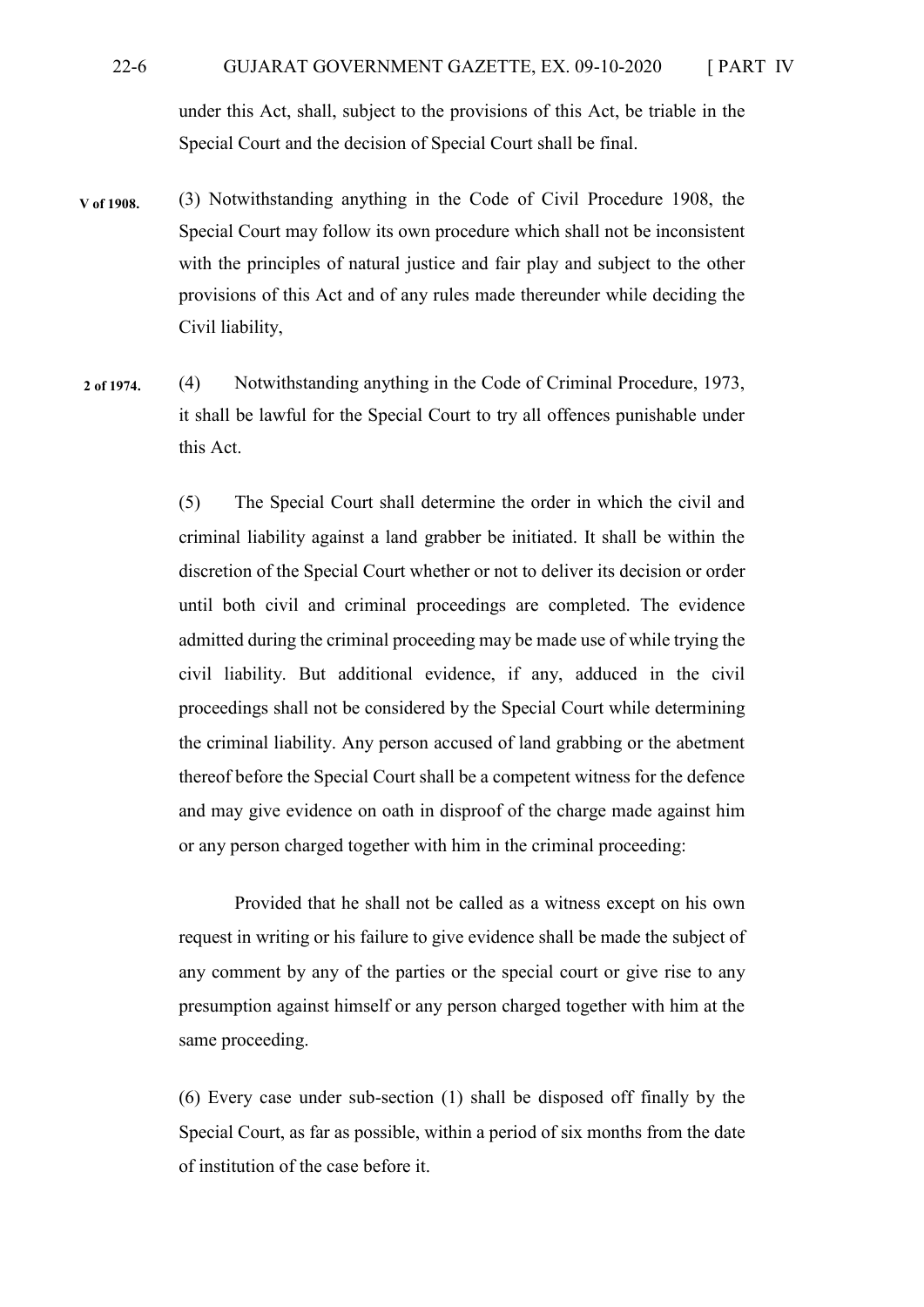(7) Every finding of the Special Court with regard to any alleged act of land grabbing shall be conclusive proof of the fact of land grabbing and of the persons who committed such land grabbing, and every judgment of the Special Court with regard to the determination of title and ownership to, or lawful possession of, any land grabbed shall be binding on all persons having interest in such land.

(8) When an offence of land grabbing is proved, the Special Court may if it thinks fit, order that possession of the same be restored to that person after evicting by force, if necessary, any other person who may be in possession of the property.

(9) It shall be lawful for the Special Court to pass such order as it may deem fit to advance the cause of justice. It may award compensation in terms of money for wrongful possession of the land grabbed which shall not be less than an amount equivalent to the *Jantri* value of the land grabbed as on the date of the order and profits accrued from the land payable by the land grabber to the owner of the grabbed land and may direct re-delivery of the grabbed land to its rightful owner. The amount of compensation and profits, so awarded and costs of re-delivery, if any, shall be recovered as an arrear of land revenue in case the Government is the owner, or as a decree of a civil court, in any other case to be executed by the Special Court:

Provided that the Special Court shall, before passing an order under this sub-section, give to the land grabber an opportunity of making his representation or of adducing evidence, if any, in this regard, and consider such representation and evidence.

**10.** Save as expressly provided in this Act, the provisions of the Code of Civil Procedure, 1908 and the Code of Criminal Procedure, 1973, in so far as they are not inconsistent with the provisions of this Act, shall apply to the proceedings before the Special Court and for the purposes of the provisions of the said enactments, Special Court shall be deemed to be a Civil Court, or as the case may be, a Court of Sessions and shall have all the powers of a Civil Court and a Court of Sessions and person conducting a prosecution before the Special Court shall be deemed to be an Assistant Public Prosecutor. **V of 1908. 2 of 1974.**

**Special Court to have powers of Civil Court and the Court of Sessions.**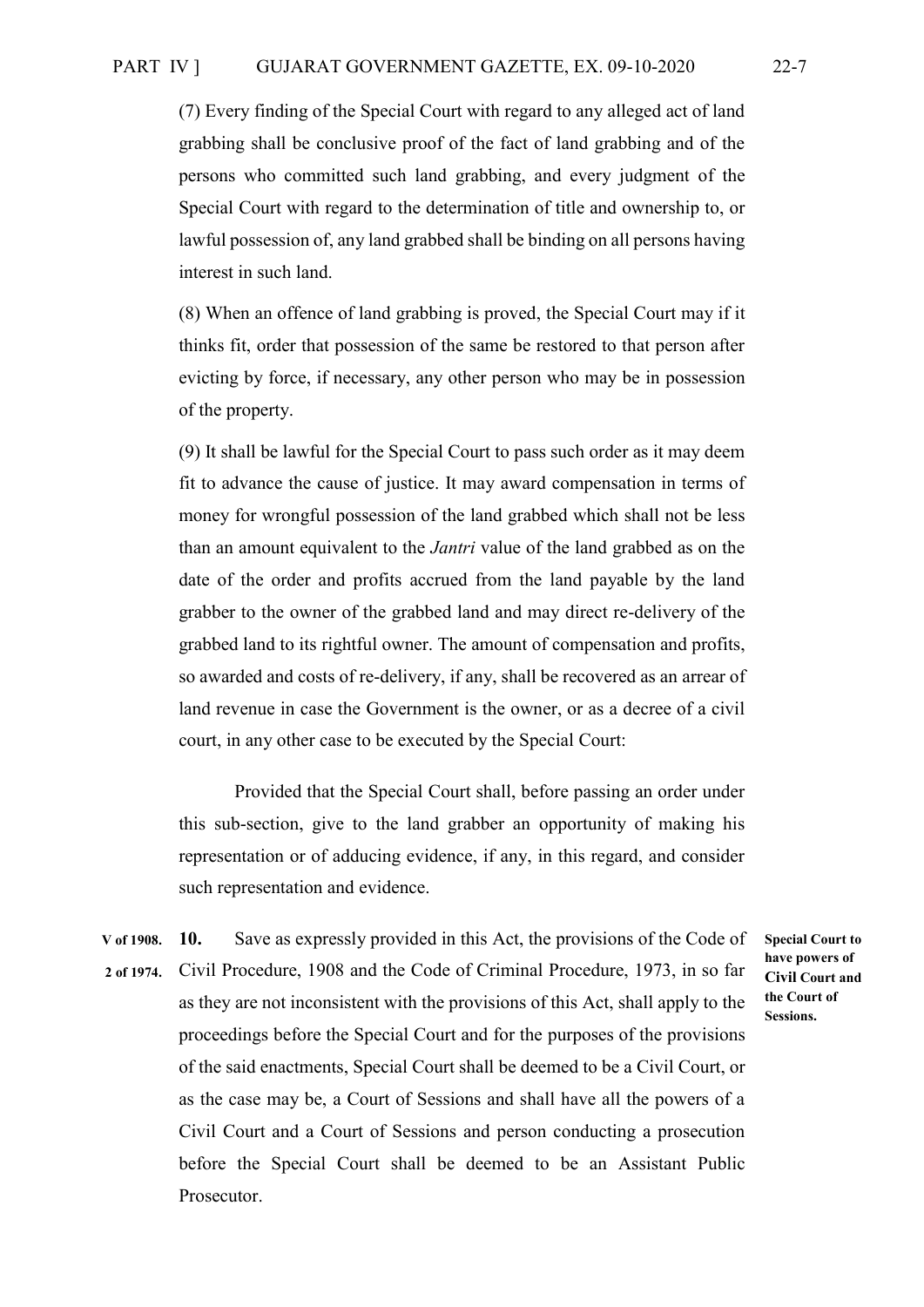**Burden of proof.**

**11.** (1) Where in any proceedings under this Act, a land is alleged to have been grabbed, and such land is *primafacie* proved to be the land owned by the Government or by a private person, the Special Court shall presume that the person who is alleged to have grabbed the land is a land-grabber and the burden of proving that the land has not been grabbed by him shall be on such person.

(2) Where it is proved that a land grabber or any person on his behalf is or has at any time been, in possession of movable or immovable property which he cannot satisfactorily account for, or where his pecuniary resources are disproportionate to his known sources of income, the Court shall, unless contrary is proved, presume that such property or pecuniary resources have been acquired or derived by his activities as a land grabber.

**12.** Notwithstanding anything contained in the Code of Criminal Procedure, 1973,-

- (a) no information about the commission of an offence under this Act, shall be recorded by a police officer without the prior approval of the District Collector in consultation with the Committee notified by the Government;
- (b) no investigation of an offence under the provision of this Act shall be carried out by a police officer below the rank of the Deputy Superintendent of Police, or for the areas where the Commissioner of Police is appointed by the State Government, by a police officer not below the rank of the Assistant Commissioner of Police.

**13.** Every person acting under the provisions of this Act shall be deemed to be a public servant within the meaning of section 21 of the Indian Penal Code. **Persons acting under the Act to be public servants. 45 of 1860.**

**14.** No suit, prosecution or other legal proceeding shall lie against any officer or employee of the special Court or any officer of the Government for anything which is in good faith done or intended to be done under this Act or the rules made thereunder. **Protection taken in good faith.** 

**Information to be recorded and investigation to be carried out by the police officer.**

**of action**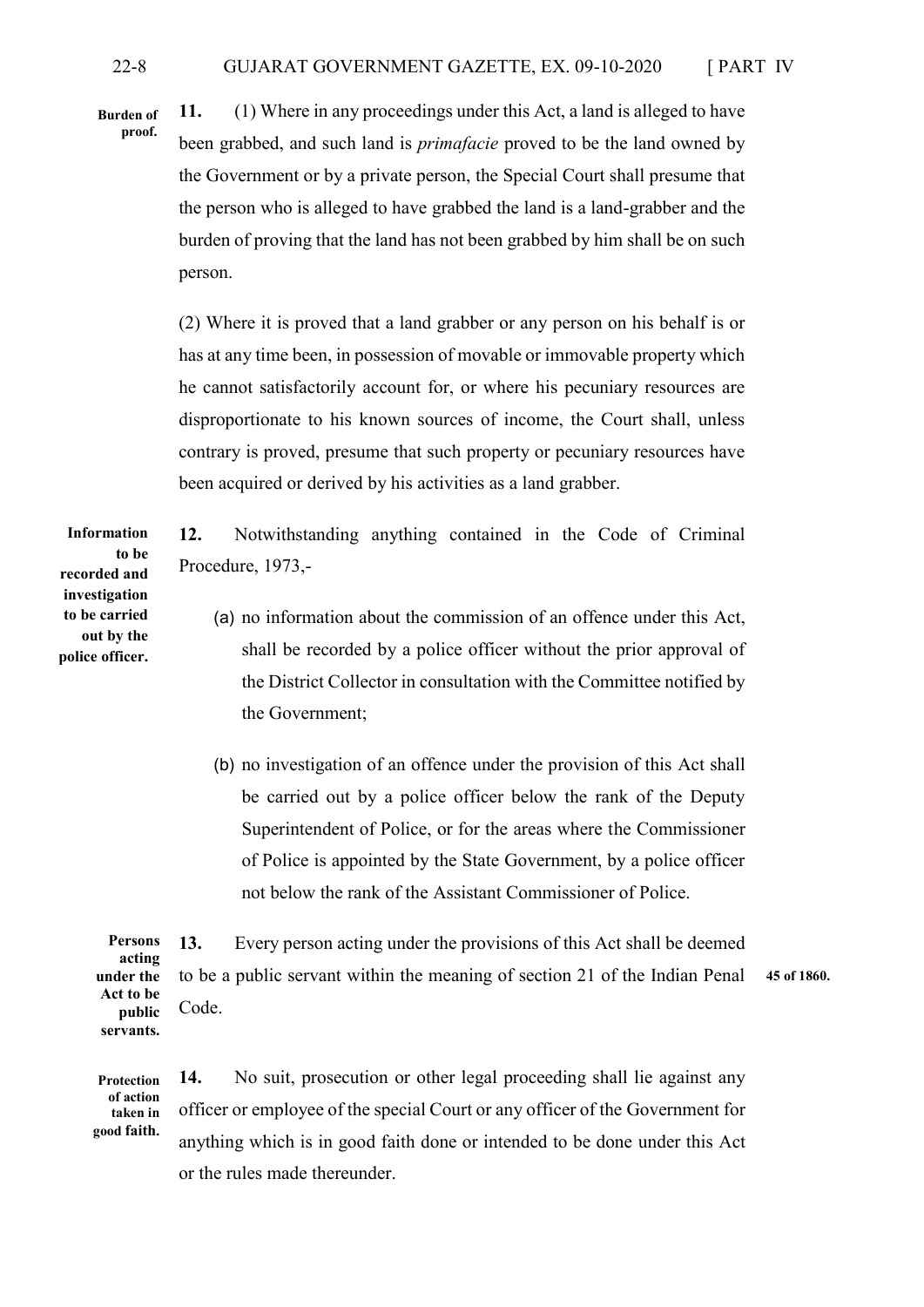**15.** The provisions of this Act shall have effect notwithstanding anything inconsistent therewith contained in any other law for the time being in force or custom, usage or agreement or decree or order of a court or any other tribunal or authority.

**16.** (1) The State Government may, by notification in the *Official Gazette*, make rules to carry out the purposes of this Act.

(2) All rules made under this section shall be laid for not less than thirty days before the State Legislature as soon as possible after they are made, and shall be subject to such modifications as the legislature may make during the session in which they are so laid or the session immediately following.

**17.** Any transaction relating to an alienation of a land grabbed or any part thereof by way of sale, lease, gift, exchange, settlement, surrender, usufructuary mortgage or otherwise, or any partition effected or a trust created in respect of such land, which has taken place whether before or after the commencement of this Act shall, except to the extent ordered by the Special Court be null and void.

**18.** (1) If any difficulty arises in giving effect to the provisions of this Act, the State Government may, by order published in the *Official Gazette*, make such provisions not inconsistent with the provisions of this Act, as appears to be necessary or expedient for removing the difficulty:

Provided that no order under sub-section (1) shall be made after the expiry of two years from the date of commencement of this Act.

(2) Every order made under this section shall be laid, as soon as may be after it is made, before the State Legislature.

**19.** (1) The Gujarat Land Grabbing (Prohibition) Ordinance, 2020 is hereby repealed. **Guj. Ord. 10 of 2020.** 

> (2) Notwithstanding such repeal, anything done or any action taken under the said Ordinance shall be deemed to have been done or taken under the said Act.

> > -----------------

GOVERNMENT CENTRAL PRESS, GANDHINAGAR.

**Act to override other laws.** 

**Power to make rules.** 

**Prohibition of alienation of lands grabbed.**

**Power of State Government to remove difficulties.**

**Repeal and saving.**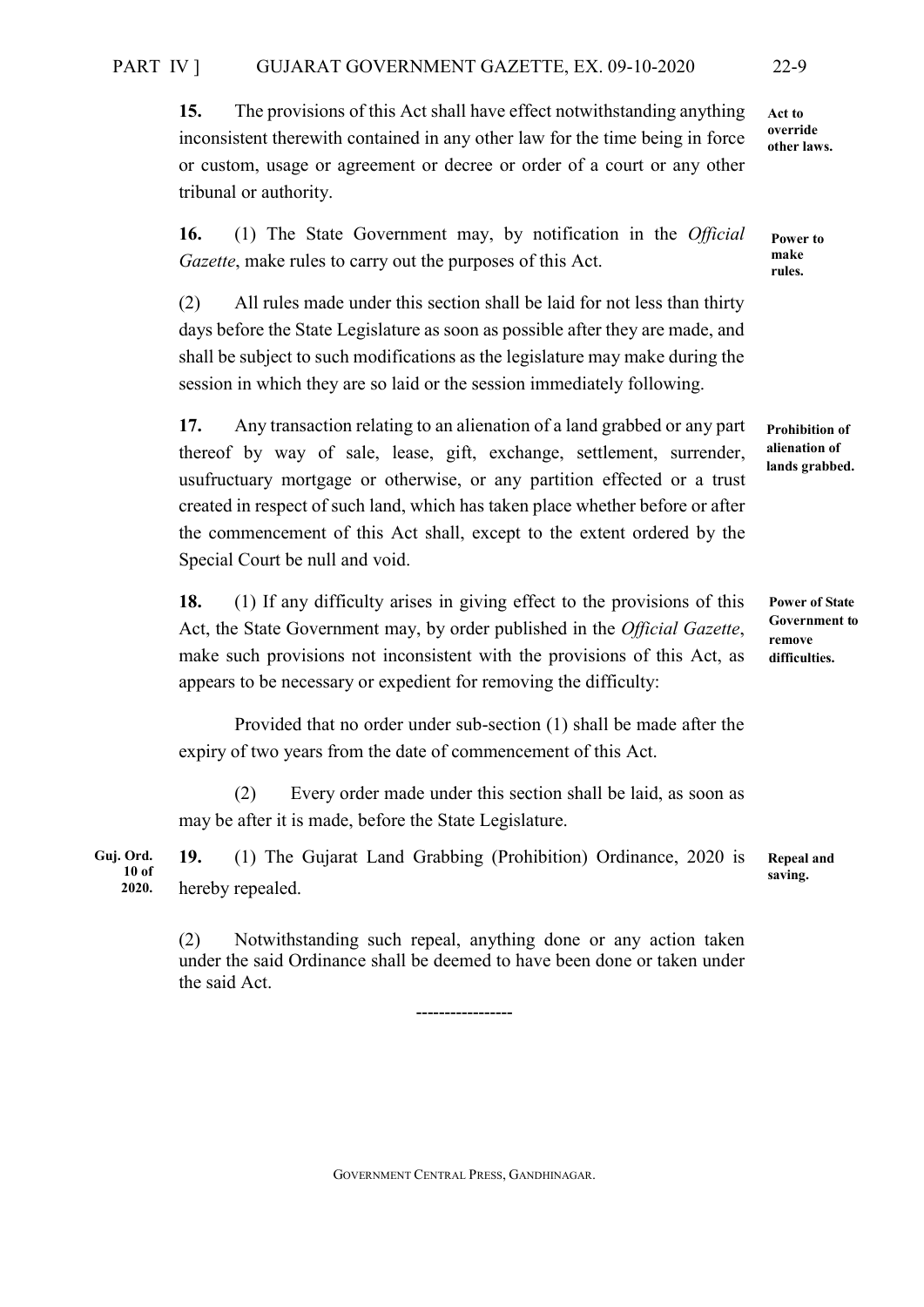**Extra No. 2**





## The Gujarat Government Gazette **EXTRAORDINARY**

**PUBLISHED BY AUTHORITY** 

### **Vol. LXIII] SATURDAY, MARCH 19, 2022 / PHALGUNA 28, 1943**

Separate paging is given to this Part in order that it may be filed as a Separate Compilation.

### **PART IV**

### **Acts of Gujarat Legislature and Ordinances promulgated and Regulations made by the Governor.**

 The following Act of the Gujarat Legislature, having been assented to by the Governor on the  $17<sup>th</sup>$  March, 2022 is hereby published for general information.

### **K. M. LALA,**

Secretary to the Government of Gujarat, Legislative and Parliamentary Affairs Department.

### **GUJARAT ACT NO. 1 OF 2022.**

 (First published, after having received the assent of the Governor, in the *"Gujarat Government Gazette"*, on the 19<sup>th</sup> March, 2022).

### **AN ACT**

further to amend the Gujarat Land Grabbing (Prohibition) Act, 2020.

It is hereby enacted in the Seventy-third Year of the Republic of India as follows:-

- **1.** (1)This Act may be called the Gujarat Land Grabbing (Prohibition) (Amendment) Act, 2022. **Short title and commencement.**
	- (2) It shall be deemed to have come into force on the  $11<sup>th</sup>$  January, 2022.

**Guj. 11 of 2020.**

**2.** In the Gujarat Land Grabbing (Prohibition) Act, 2020 (hereinafter referred to as "the principal Act"), in section 2, to clause (c), the following proviso shall be and shall be deemed always to have been inserted with effect from the commencement of the principal Act, namely:-

**Amendment of section 2 of Guj. 11 of 2020.**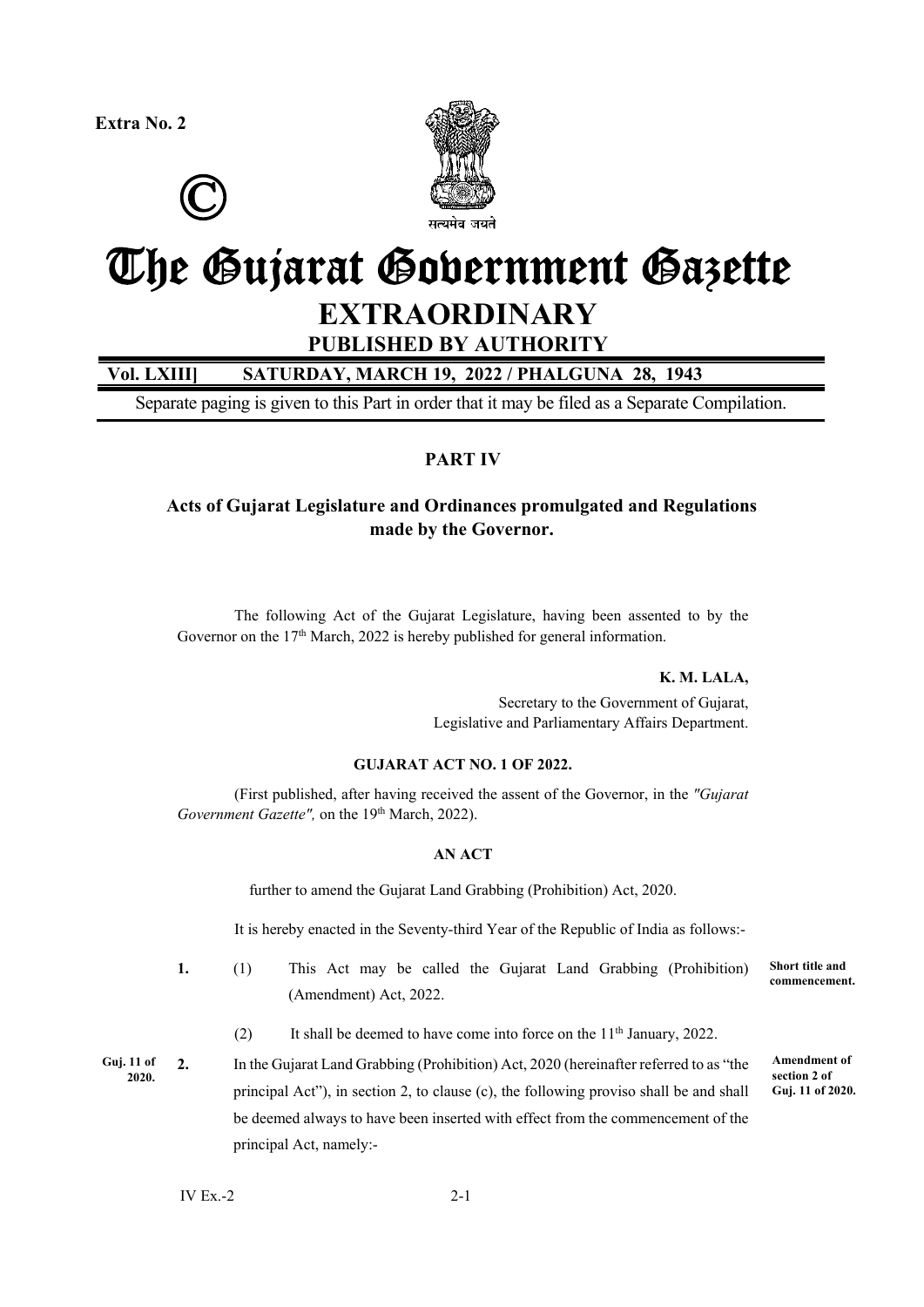"Provided that 'land' shall not include the land in respect of which applications for grants are pending on the date of commencement of this Act under the Scheduled Tribes and other Traditional Forest Dwellers (Recognition of Forest Rights) Act, 2006;".

**2 of 2007.** 

- **3.** In the principal Act, in section 9, --
	- $(i)$  to sub-section  $(1)$ , the following proviso shall be inserted, namely:-

 "Provided that if, in the opinion of the Special Court, any application filed before it is prima facie frivolous or vexatious, it shall reject the same without any further enquiry.";

(ii) in sub-section (5), for the existing proviso, the following proviso shall be substituted, namely:-

> "Provided that he shall neither be called as a witness except on his own request in writing nor shall his failure to give evidence be made the subject of any comment by any of the parties or the Special Court or give rise to any presumption against himself or any person charged together with him at the same proceedings.";

(iii) to sub-section (7), the following provisos shall be added, namely:-

 "Provided that the Special Court shall, by public notice specify the fact of taking cognizance of the case under this Act. Such notification shall state that any objection which may be received by the Special Court from any person within the period specified therein shall be considered by it:

 Provided further that the Special Court shall cause a notice of taking cognizance of the case under the Act served on any person known or believed to be interested in the land, after satisfying itself about the persons likely to be interested in the land.".

**4.** In the principal Act, after section 12, the following section shall be inserted, namely:-

**Insertion of new section 12A in Guj. 11 of 2020.**

- Any person aggrieved by a final judgment and order made by the Special Court under this Act may prefer an appeal against such order to the High Court. Appeal. "12A. (1)
	- (2) A separate appeal shall lie from the judgment and the order made by the Special Court in the civil proceedings or the criminal proceedings respectively under this Act to the High Court.
	- (3) Every such appeal shall be preferred within thirty days from the date on which the impugned judgment or order was made and the period of thirty days shall be reckoned from the respective date of judgment and order passed in each of the proceedings:

**Amendment of section 9 of Guj. 11 of 2020.**